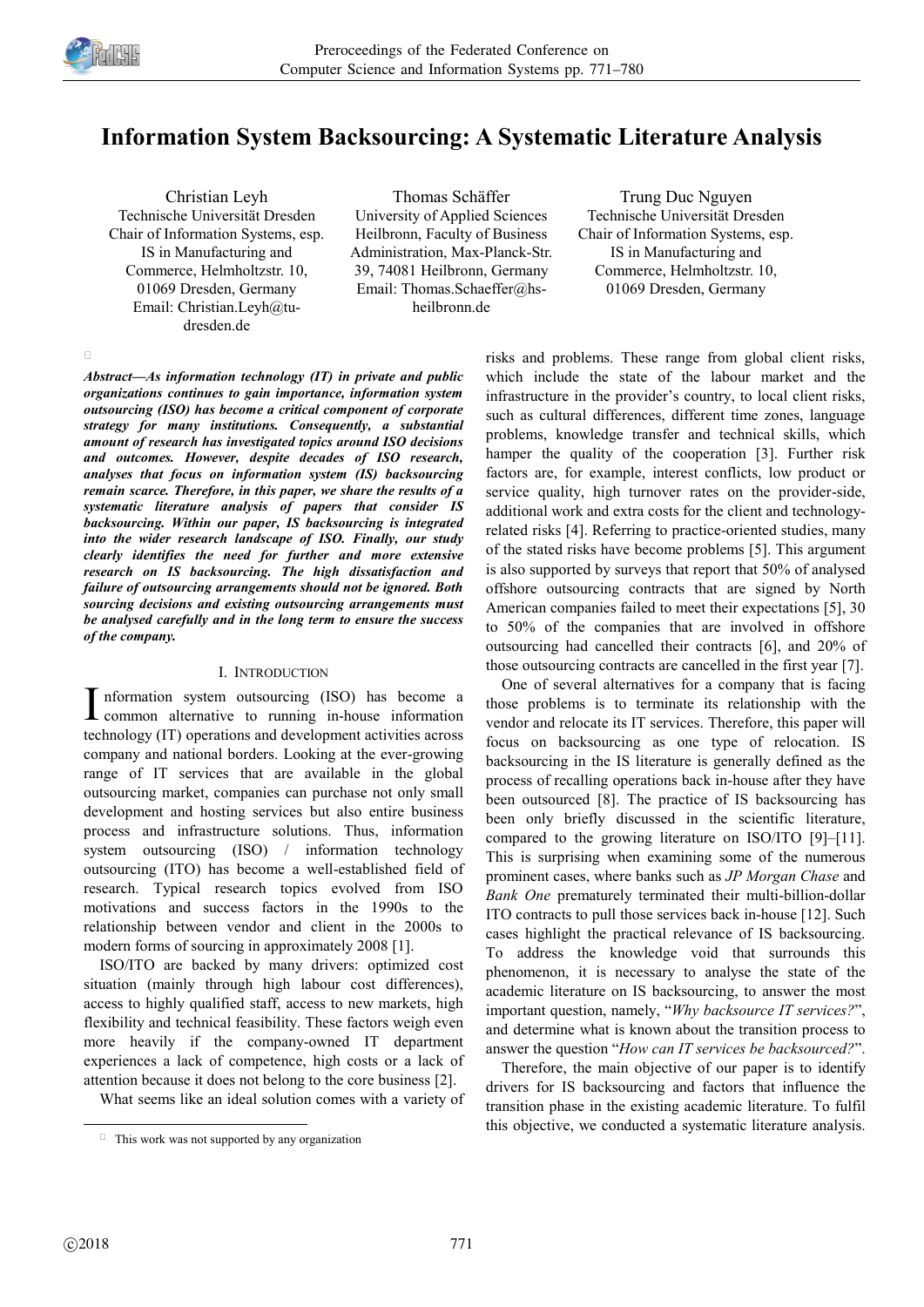With this analysis, we aim at answering two research questions:

- *What are drivers for companies to backsource their IT services?*
- *How do companies backsource their IT services?*

To obtain an initial answer to these questions, the paper is structured as follows: First, we present a short overview of our methodology. Next, as the main focus of our paper, we describe in detail the findings of our literature analysis. Then, we conclude with a discussion and summary of our results and identify aspects for future research.

# II.RESEARCH APPROACH

## *A. Literature Review*

To obtain a general overview of the body of IS backsourcing research, we followed the guidelines of [13], in which a five-step approach for conducting IS literature reviews is provided. In the first step, we defined the review scope, backed by a taxonomy of literature reviews that were developed by [14]. In steps 2 and 3, relevant working definitions (for a common understanding of the used search terms) and the search process (sources and the selection criteria for the literature) are described. The definition of analysis and synthesis is assigned to the fourth step, including a categorization referring to [12], [15]. The final step is composed of summarization of key findings and specification of a research agenda.

As an initial step, we examined IS journals and IS conference proceedings using the databases *AIS Electronic Library*, *EBSCOhost Business Source Complete*, *Emerald Insight*, *IEEE Xplore* and *ScienceDirect*. We conducted electronic searches of *titles*, *keywords* and *abstracts* for the following search term*: ["backsourc\*" OR "backshor\*" OR "reshor\*" OR "insourc\*"]*. Furthermore, we performed a second search on the following search term: *[("offshor\*" OR "outsourc\*") AND "fail\*"]*. With these searches, we identified 290 publications. After analysing each article's abstract and keywords, and/or the full article when necessary, we excluded 220 articles that were duplicates or did not appear to be concerned with or relevant to our research focus. As a third analysing step, by reading the abstracts of the remaining 70 papers, we selected only 15 papers for deeper review. In the last step, five additional publications were identified through backward and forward search (as suggested by [16]). Table 2 in the Appendix gives an overview of the 20 publications that elaborate a consolidated view of the current field of IS backsourcing. In the remainder of this article, we focus on these papers.

## *B. Literature Analysis and Synthesis Framework*

For the analysis and synthesis of the relevant literature, the analytical framework of [4] is partially considered, which refers to the perspectives *research focus* and *research approach*.

**Research Focus**: Dibbern et al. [2] developed a five-stage model of ISO. These five stages are divided into two main phases: *the decision process* and *the implementation*. The decision process contains the following questions and stages: *Stage Decision***:** (1) Why does an organization consider outsourcing? (e.g., drivers, antecedents), (2) What is outsourced? (e.g., functions, organizations) and (3) Which choices are made? (e.g., with a decision model or guideline); *Stage Implementation*: (4) How is outsourcing carried out? (e.g., selecting vendors, transition of knowledge) and (5) What are the outcomes of outsourcing? (e.g., experience, lessons learned). Since backsourcing is a major decision in an organization, the adoption of this stage model appears appropriate. Thereby, our paper focusses on the two main stages by reducing the decision process to the "**WHY**" stage and the implementation to the "**HOW**" stage. This limitation is backed not only by the foci of most of the IS backsourcing literature, which instead examines the antecedents of backsourcing, but also by the similarity of the transition process in outsourcing and backsourcing in terms of influencing factors (see [17]).

**Research Approach**: Referring to the view on research approaches of [2], the identified literature was analysed and we differentiated between empirical and non-empirical approaches. Thereafter, the epistemology within the approaches was determined by following [4]. **Empirical approaches** contain the following types of epistemology: *interpretivism*, *positivism* and *descriptivism*, whereas **nonempirical approaches** can be distinguished between *conceptual* and *mathematical methods*.

## III. FINDINGS

As a result of the literature analysis and synthesis, this section outlines the determinants for backsourcing IT services and the factors that influence the transition phase. Working definitions are specified in the first part, followed by a descriptive analysis of the findings and their methodologies. Subsequently, the drivers and transition process influencers for IS backsourcing are analysed and synthesized.

# *A. Conceptual Background*

Prior to identifying the drivers for outsourcing failure and relocating IT services from an offshore location to the home country, various working definitions must be clarified. As backsourcing is a type of general sourcing in the academic literature, both IS and manufacturing definitions could be applied. Especially in manufacturing literature, multiple synonyms are used, such as *back-shoring*, *reshoring*, *backsourcing* and *de-internationalization* (see [18]). In IS research, mainly the terms *backsourcing* and *insourcing* are being used. Table 1 presents an overview of existing definitions.

A comparative analysis of the definitions that are found in both the IS and manufacturing literature (see Table 1)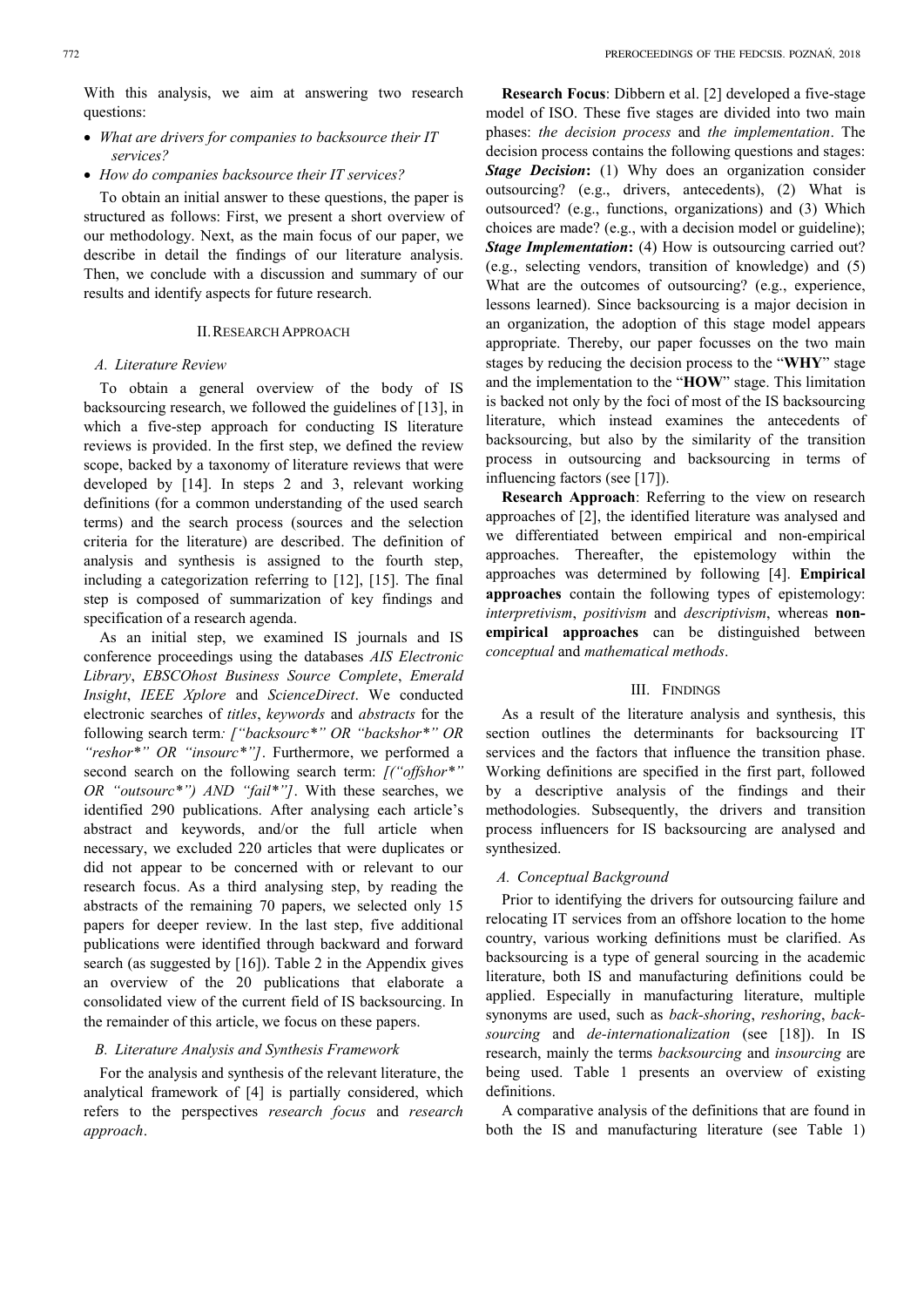reveals several characteristics of the relocation of manufacturing or IT services back to the home country of the company: **(a)** the relocation is the reverse decision with respect to a previous offshoring process, **(b)** the relocation does not necessarily involve repatriation or the closure of all of a company's offshore activities or plants **and (c)** a difference between the ownership modes can be identified (backshoring and backsourcing).

Referring to [4], in which a framework was specified for classifying the characteristics of the term offshoring, almost all characteristics can be assumed to be parallel to backsourcing. Only the category *Distance* may be left out, since the destination for the backshoring action is usually the domestic country of the company by definition. Thus, the focus lies on three characteristics (see [2], [4], [19]):

- **Ownership** (What property model shall be used?),
- **Function** (What IS services shall be backshored?) and
- **Degree** (To what extent shall IS services be backshored?).

These characteristics can be further divided into internal, external, partial, selective and total.

**(1) Ownership**: As opposed to offshoring, where the action begins in the home country of the company, backsourcing starts in the country to where the services have already been located. Hence, several reshoring alternatives are possible. Company **internal** IS services can generally be reshored to captive organizational units that are still located in foreign countries (in-house reshoring following [20]). They can also be reshored to **partially** owned companies (e.g., joint ventures or strategic alliances, following [10], [21]) or **externally** owned companies (near-/ offshore outsourcing, following [22]).

**(2) Function**: Strasser and Westner [23] determined that most studies do not specify which IS services are transferred, as often only general terms such as *information system development activities* and *IS functions* are stated. By clustering these terms, three groups of activities are defined: *infrastructure services*, *application development services* and *business process services* ([4], [21]).

**(3) Degree:** Here, distinctions between **total** and **selective** reshoring can be made ([21], [24], [25]). Contrary to the case of total offshoring, total reshoring of previously outsourced or offshored services is realistic.

This paper will focus on backsourcing as one case of relocating IS services. As the drivers for relocating IS services to the home country of a company will be investigated, backshoring, which is used primarily in the manufacturing reshoring literature, will be considered as well. This paper follows the initial definition of backsourcing of [26]: "[…] backsourcing, where companies who initially outsourced their IT decide to bring it back in-house." For the remainder of our review, further specifications were set to avoid ambiguities in the stated characteristics of reshoring: The backsourced IS services are considered to be integrated into the company-internal organization, which is located in the home country of the company. Only internal functions are backsourced entirely.

## *B. Applied Research Methodologies*

The selected conference and journal publications regarding IS backsourcing can be divided into *non-empirical* (conceptual or mathematical) and *empirical* (interpretive, descriptive or positivist) papers. Mathematical modelling papers were not found. An overview on who used which approach can be found in Table 2 in the Appendix.

The **non-empirical conceptual** research papers include issues and perspectives that are related to the phenomenon of IS backshoring. Akoka and Comyn-Wattiau [27] designed a framework for understanding "Why to backsource IT" by defining rational and irrational factors. Another framework for understanding the decision to backsource IT was created by [28], who regarded the reasons for IT backsourcing not only as a problem-solving strategy but also as an internally or externally motivated opportunity for stability and growth. Another backsourcing decision model was constructed by [29], in which a decision process is designed by integrating knowledge from the research literature and expert interviews.

| Concept                      | <b>Definition</b>                                                                                                                                                                  | <b>References</b>        |  |  |
|------------------------------|------------------------------------------------------------------------------------------------------------------------------------------------------------------------------------|--------------------------|--|--|
| Backshoring                  | "Re-concentration of parts of production from own foreign locations as well as from foreign<br>suppliers to the domestic production site of the company" [30]                      | $[30]-[32]$              |  |  |
| Backsourcing                 | "[] where companies who initially outsourced their IT decide to bring it back in-house." [26]                                                                                      | $[26]$ , $[31]$ , $[33]$ |  |  |
|                              | "Production return relocation from an [] external entity" [31]                                                                                                                     |                          |  |  |
| De-internatio-<br>nalisation | "Any voluntary or forced action that reduces a company's engagement in or exposure to<br>current cross border activities" [34]                                                     | $[34] - [36]$            |  |  |
| Insourcing                   | "Insourcing is the practice of evaluating the outsourcing option, but confirming the continued<br>use of internal IT resources to achieve the same objectives of outsourcing" [11] | [11]                     |  |  |
| Reshoring                    | "Moving manufacturing back to the country of its parent company" [37]                                                                                                              | $[20]$ , $[37]$          |  |  |

TABLE I. OVERVIEW OF TYPES OF RESHORING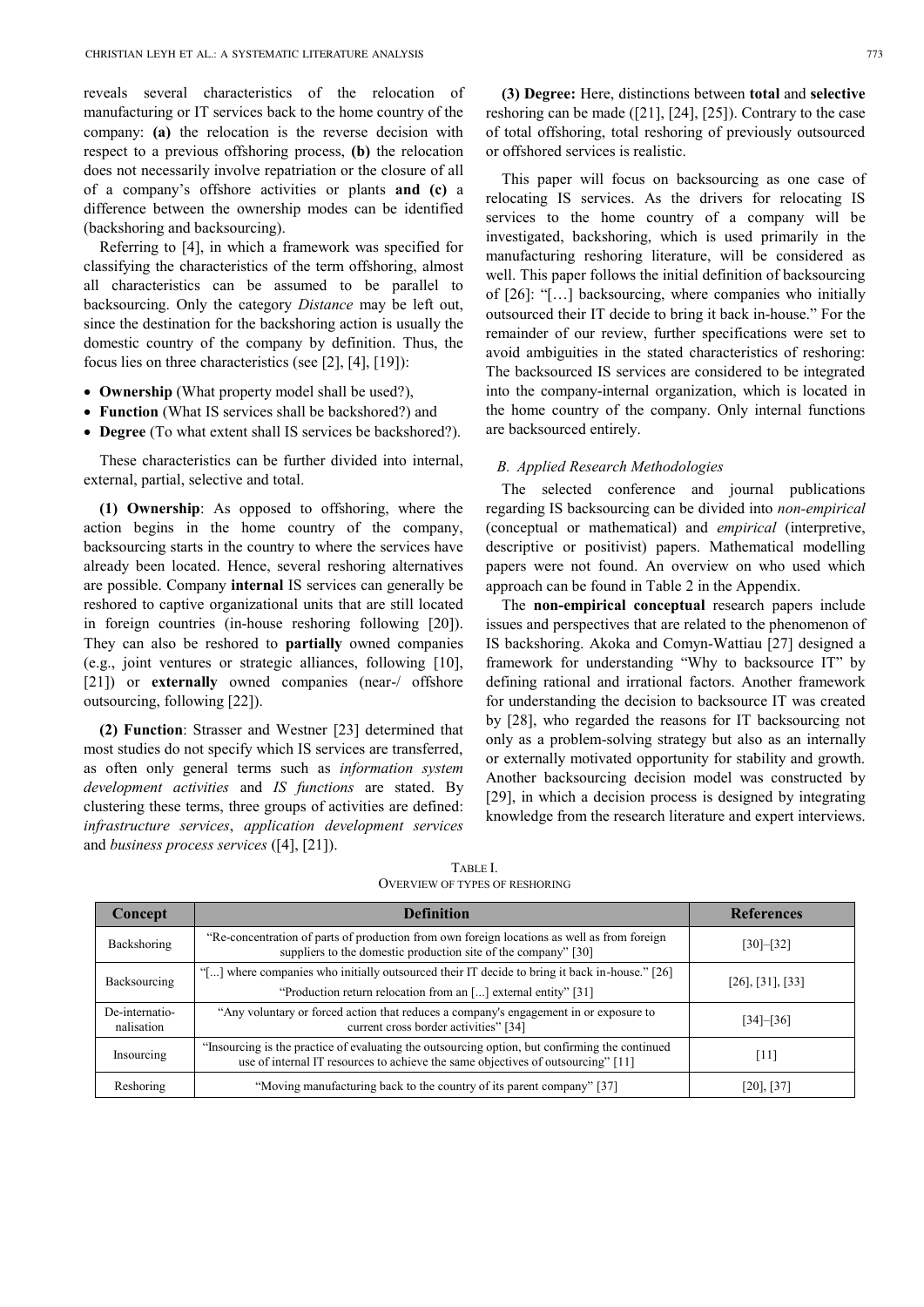Moreover, McLaughlin and Peppard [9] integrated backsourcing into an end-to-end sourcing model, which means that backsourcing is one of several alternatives of sourcing options. Finally, Beardsell [38] tried to determine whether backsourcing improves the firm's innovative capability by integrating a broad range of theories.

Many **empirical interpretivist** research papers were identified, which were mostly based on real case studies. Butler et al. [17] conducted six semi-structured interviews in a company that recently backsourced its whole IT department to identify parallels between backsourcing and outsourcing. A similar approach was taken by several authors ([12], [33], [39], [40]), who examined antecedents for IS backsourcing, not only based on interviews but also by analysing external media publications. This method was extended by [41]–[44], in which internal company data, such as presentations and e-mails, were considered in the analysis of determinants that have led to the failure of ISO arrangements.

Several **empirical positivist** research papers were identified [10], [28], [45]. They interviewed over 250 employees from various companies in field studies on the success and failure factors for ITO and identified reasons why companies backsource.

Bhagwatwar et al. [46] used an **empirical descriptive** approach to analyse two case studies and developed bestpractices for the success of an IS backsourcing arrangement in terms of knowledge re-integration based on their observations.

## *C. Why-Stage: Backsourcing drivers*

Comparing the foci of the relevant IS backsourcing literature in this paper with those of selected papers in IS offshoring literature reviews ([1], [4], [23]), striking differences are observed. While the IT offshoring literature focusses on multiple dimensions, such as *distance* (onshore, nearshore, offshore), *function* (infrastructure, application, etc.), *degree* (selective, total), *perspective* (vendor, customer, consultant) and the *stages* of why, how, what and which to offshore, the IS backsourcing literature is very limited in its research perspectives. This underlines the weak pervasion of the subject matter from a research point of view.

Regarding the analysed papers, multiple types of classifications are proposed. Veltri [47] classified backsourcing drivers into *costs*, *uncertainty and risk*, *goal conflict* and *opportunism*. Wong [44] categorized his findings into *strategic factors*, *power and politics*, *outsourcing expectation gaps* and *changes in vendor organization*. A very general classification was made by Wong in 2008 [40], who categorized his findings into **(1)**  *outsourcing expectation gaps*, **(2)** *internal organizational changes* and **(3)** *external environmental changes*. Driven by the content analysis of the selected publications, the categorization and sub-categorization by [40] are most suitable due to the broad variety of the obtained results.

In the following, expectation gaps are stated, followed by internal organizational changes and external environmental changes. A comparison of the results with **(a)** *the results to the ISO* and **(b)** *manufacturing backshoring* literature is performed afterwards.

**(1) Backsourcing drivers through expectation gaps**: The most commonly mentioned factor for moving IS services back among the selected research papers is *unsatisfying service quality* (mentioned in eleven of the papers). In particular, concrete factors are *low product and service quality*, *poor communication*, *lower productivity*, *poor commitment of the vendor* and a *lack of transparency*. An additional striking factor is *cultural differences*, which is reflected into *different understandings of hierarchy*, *punctuality, acknowledging mistakes*, and *accuracy and responsibility over tasks*. In addition, *knowledge mismatch*, which describes a lack of business and technology knowledge, and *process comprehension and experience* might lead to inefficiencies in collaboration. Independent from possible mismatches through differences of any kind, *opportunistic behaviour* must be considered as well, since the vendor has latitude, for example, in appointing key personnel to specific positions, which he might use to further his interests.

Furthermore, *cost aspects* are found to be of higher relevance, specifically unrealized cost savings through agency costs, transaction costs, hiring and retaining costs, lost performance and uncertainty costs. Through these categories, it becomes clear that cost and service quality are both highly considered in decisions on outsourcing and backsourcing IS services [26].

*Losing control over the vendor's activities* is also considered a central driver for backsourcing regarding possible principal-agent problems, such as inefficiencies through incorrect working directions and, especially, insecurity issues for sensitive information. From a strategic point of view, *failing to achieve defined outsourcing goals* is one of the most striking arguments for backsourcing. Additional drivers are *uncertainties regarding objectives*, *performance measurements* and *missing measures for low performance or failure*.

Lastly, an important factor for IS backsourcing is *missing access to latest technologies*, which refers not only to stateof-the-art soft- and hardware technologies but also to highly educated human and knowledge capital, which might lead to deficiencies in communication and cooperation and, finally, lower competitiveness.

**(2) Backsourcing drivers through internal or external changes**: From a company-internal organizational point of view, backsourcing can result from trivial causes, such as *changes of the (top) management*, *changes of the role of IT in the company* or *general changes in the strategic direction*. The last two factors go hand in hand due to the rising relevance of IT in the operations and strategies of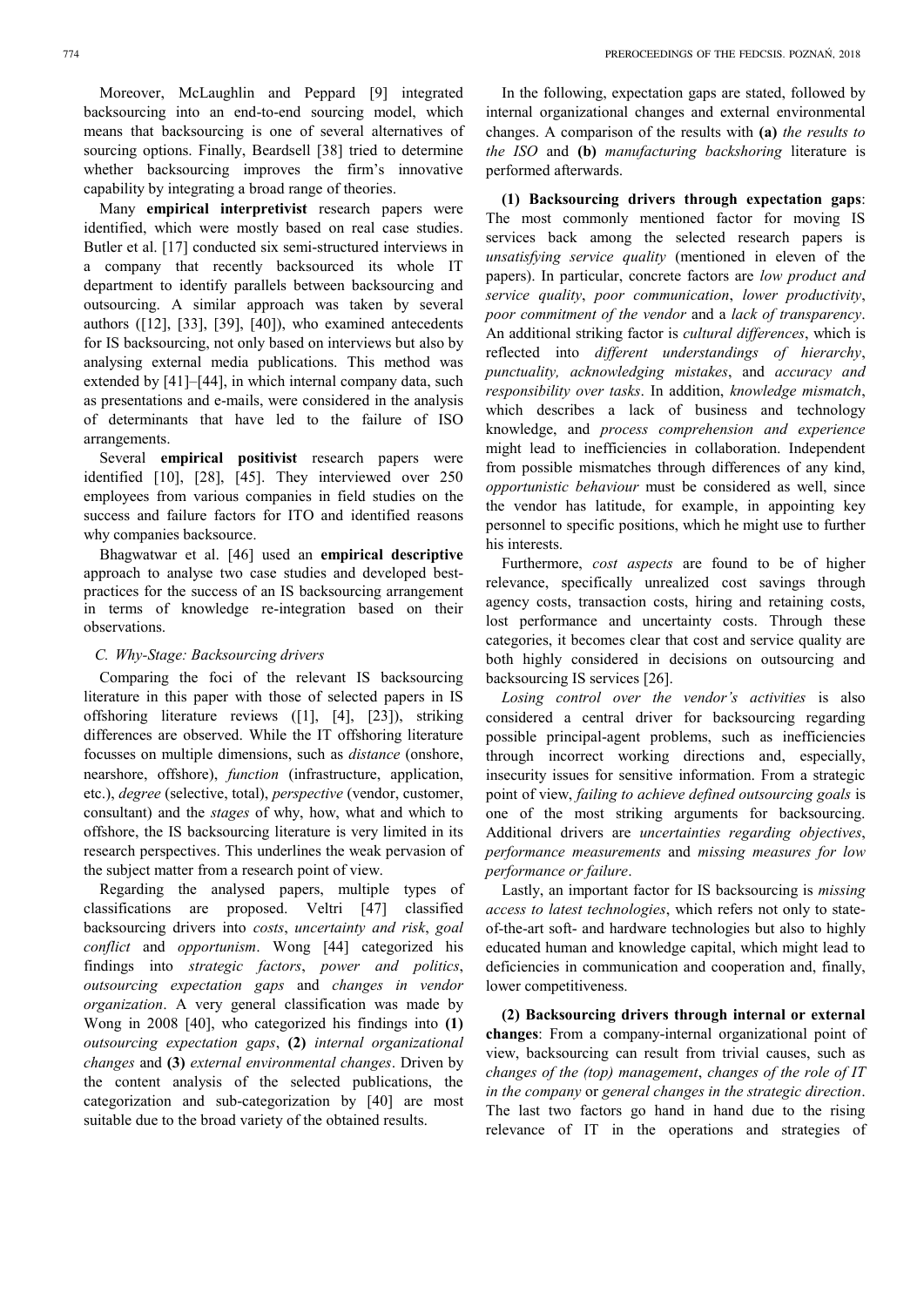companies, especially in times of digitalization of assets and products. Deduced from this, outsourcing can also occur for reasons of business model changes, organizational changes in structures (e.g., through acquisitions, mergers, or divestments) or simply through a shift or lack of top executive support.

**(3) External environmental changes**: Comparatively few factors were identified regarding IT backsourcing. Those factors mostly refer to *changes in the vendor's strategy or organization* or, from an economic perspective, *uncertainties in demand and supply through economic ups and down*s. A link to the *technology factor* can also be made, meaning that disruptive technologies might lead to new markets, which again might lead to new business models and environments that require new sourcing considerations.

**(a) Comparison to ISO literature**: The most frequently identified drivers for ISO are of financial and strategic nature ([2], [4], [23]). These primarily include cost reduction, wealth maximization by leveraging cost savings, access and proximity to highly skilled employees and markets, focus on core competencies and higher flexibility and technical feasibility [4]. Comparing the most striking motivations of both fields, except for the cost factor, a relatively small number of matchings occur. Considering the reviewed determinants for consideration of ISO as a sourcing option by [23], who specify factors such as advanced technology access, chance for organizational changes and higher innovativeness, similar results dominate.

However, both phenomena contribute to the success of an organization via reconsideration of the business strategy and adaption to the business environment. Additional matchings can be identified when the stated risks for ISO are compared to the drivers for IS backsourcing. Gonzalez et al. [3] addressed risks for the client from different aspects, such as economic (e.g., unemployment rates, poor infrastructure), local (e.g., differences in culture, mentality, language and knowledge transfer or legal problems) and managerial risks (e.g., low quality, additional effort, hidden costs). A striking matching regarding the results of the review is the risk of impacting (internal and external) customer relationships, which is rarely stated in the ISO literature. In their analysis, Butler et al. [17] stated that backsourcing cannot be viewed as "outsourcing in reverse", which can be confirmed in this part of the analysis.

**(b) Comparison to manufacturing backshoring literature**: For this comparison, two existing systematic literature reviews were used ([15], [48]), which resulted in 22 and 20 selected publications for reshoring manufacturing. Although those reviews are similar in their analysed literature and period, different methods of categorizing the drivers for reshoring manufacturing were used.

Stentoft et al. [15] synthesized and summarized their findings from the reshoring-company perspective. The

following aspects were considered: *cost*, *quality*, *time and flexibility*, *access to skills and knowledge*, *risks*, *market* and *other factors* (e.g., incentives from governments and change of a company's strategy).

On the other side, Wiesmann et al. [48] considered an economic perspective by selecting the following driver categories: *global competitive dynamics*, *host and home country*, *supply chain and firm specifics*.

However, the disparity between the manufacturing reviews makes a direct comparison with the findings of our analysis difficult. Therefore, a differentiated comparison appears appropriate. On an enterprise level, the major difference between the IS service and manufacturing business seems to be the subject matter of the backsourcing arrangement: intangible vs. tangible assets, whereas in IS backsourcing, the aspects of cost and quality are considered factors that influence the collaboration between client and vendor; those factors refer more to asset and logistical costs and product quality on the manufacturing-side. Linked to the relevance of collaboration in IS, related factors, such as cultural differences and communication as well as project management, are of high importance. In terms of control, only a few factors are specified in the manufacturing literature. One reason might be the deeper integration of IS services in the company, since IS services are being used by employees abroad whereas manufacturing functions as its own entity for the most part. This stresses the relevance of IS in terms of operations and strategy (see [2]). This goes hand in hand with the high relevance of designing well-conceived contracts for facing all types of contingencies. Lastly, the IS backsourcing literature concentrates on the company layer and considers changes in strategy, management and structure as possible drivers.

In contrast, the characteristic of tangibility influences most of the arguments that are stated in the review of [15], such as production and delivery reliability, supply chain risks and the value of "Made in X"-brandings. These points emphasize that operational artefacts, especially employees, products and the production process, are of interest in the analysis of manufacturing backshoring factors. A variety of parallels and similarities can be detected. As an example, delivery reliability can be found in IS services as well in terms of system and service availability. Both fields face unplanned efforts in terms of transaction costs, miscalculations and high employee turnover rates. In addition, the access to state-ofthe-art technologies, the lack of trust and commitment and the risk of theft of intellectual property are factors that are considered as drivers for backsourcing in both IS and manufacturing.

From an economic point of view, Wiesmann et al. [48] conducted a more differentiated review than we did in our analysis by including the categories that are mentioned above. While our paper identifies backsourcing drivers that come from external sources, Wiesmann et al. [48] amplified the influence of political, economic and structural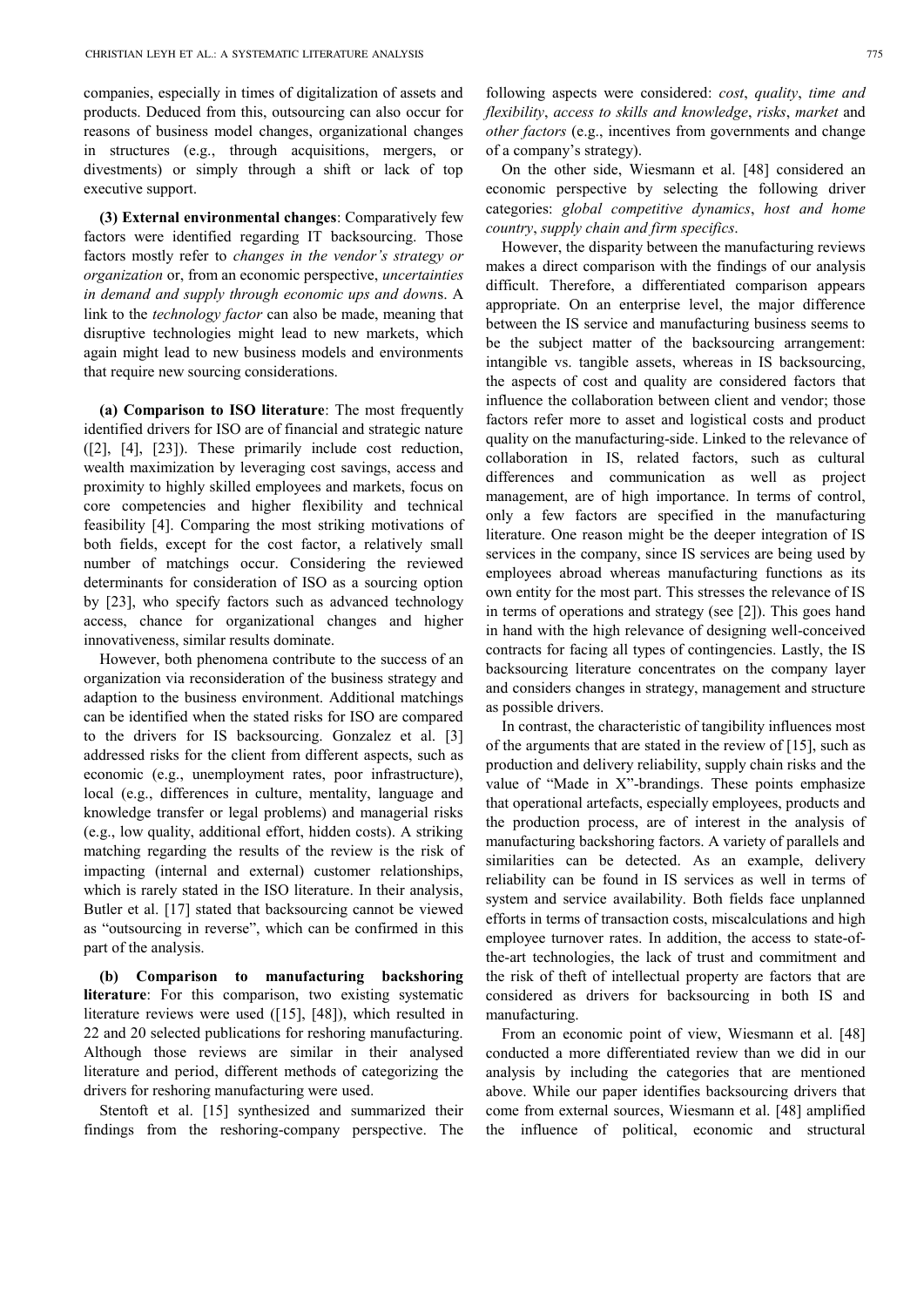circumstances, specifying, for example, changes in the international and national economy, political risks, access to qualified personnel, the increasing degree of automation and international differences between productivity rates and work morale among staff. Due to their business character, these arguments can also be considered for the IS field. Competition for resources, sustainability and environmental aspects and difficulties in estimating supply and demand volumes appear to fit into the manufacturing area at first glance but touch the IS area indirectly as well (see [28], [47]).

# *D. How-Stage: Re-transition process*

Comparing our findings in the IS backsourcing literature with those in the ISO literature, the infancy of IS backsourcing becomes visible only in the "how"-stage. Whereas backsourcing results in three publications (two in IS backsourcing), Dibbern et al. [2] identified 36 papers, Wiener et al. [4] considered six papers and Strasser and Westner [23] 13 papers. One reason for this difference is the maturity of ISO research. Furthermore, the limitations, which were mentioned at the beginning of this section, have to be considered, since factors such as supplier selection play an important role in the "how"-stage and might lead to the higher number of findings. Research in the "how"-stage, if narrowed down to IS backshoring literature, is comprised of four areas:

- **(1)** transfer and management of knowledge,
- **(2)** project management needs and challenges,
- **(3)** the relevance of relationship management and
- **(4)** hiring or re-hiring strategies.

**(1) Transfer and management of knowledge:** As IS services are more integrated into a company's infrastructure than isolated manufacturing activities, a delimitation is difficult to make ([2]). Thus, the transfer of knowledge in an IS backsourcing arrangement must be structured and accurate, due to multiple barriers, such as business requirements, geography or distance, limitations of information and communication technologies, language and problems with sharing beliefs and cultural norms ([46]). Adapting and modifying the approach in Strasser and Westner's [23] systematic literature review on ISO, this section can be divided into *knowledge transfer factors* and *knowledge processes and roles*.

*Knowledge transfer factors:* Most IS backsourcing and a wide range of ISO studies examine the knowledge transfer process between the client and the vendor and identify central factors that influence this process positively or negatively. As an example, in reviewing two case studies of IS backsourcing, Bhagwatwar et al. [46] argued that high transparency and the willingness to cooperate lead to positive impacts on the transfer, while neglecting the communication and the integration of the employees into the transition process lead to negative impacts. The scope of knowledge, in terms of product specifications and processes, and an environment of clear instructions play a crucial role in transferring concrete knowledge from one entity to another. Indirect influencers are formal factors, such as the level of knowledge on each side, organizational characteristics, and additional efforts for privacy preservation of company-internal data.

*Knowledge processes and roles:* The knowledge transfer process can be divided into different types and can therefore be explained in different process models (see [49]–[51]). It becomes clear that various types of knowledge exist; hence, different transfer methods should be applied. A prior step to the transfer is to enable the process by sensitizing affected employees on the client and vendor sides to prepare the cooperation and communication on an organizational level. Wang et al. [52] developed a process of boundary formation and spanning activities and defined the role of a boundary spanner, who navigates and negotiates existing boundaries. A second role, namely, the bridge system engineer, is defined. This role is to help minimize all types of issues regarding knowledge gaps and make the client staff aware of cultural differences between the client and the vendor (see [53], [54]).

In their literature review, Strasser and Westner [23] extended Wiener et al.'s [4] findings by identifying additional organizational practices that influence the knowledge transfer. In particular, the relevance of intermediaries and learning activities for successful knowledge transfer was determined. Comparing these findings with the existing IS backsourcing literature, most of the factors that are specified in the ITO literature are also identified but only briefly analysed.

**(2) Project management challenges**: Adapting and modifying Wiener et al.'s [4] results, the project management challenges for ISO can be divided into three categories: *cultural differences*, *distances* and *psychological contract*. Referring to the definition and characteristics of IS backsourcing, these categories can be applied in this research area as well. In the lessons that they learned from two case studies, Bhagwatwar et al. [46] emphasize the relevance of a guided re-integration process, backed by a backsourcing project team and plan. This team ideally consists of not only executives, managers and technical staff but also the mentioned bridge system engineers. The most obvious tasks of the team are to relay decisions of the vendor to all relevant parties, pay attention to existing and defined security policies and perform the business continuity planning [46]. In addition, it is an unobvious but crucial challenge to lay the groundwork for working and collaborating by defining milestones and responsibilities and overseeing deadlines and costs [4]. On an unconscious level, the project team is responsible for handling upcoming challenges in terms of providing platforms and methods for overcoming any mentality, language or communication barriers that might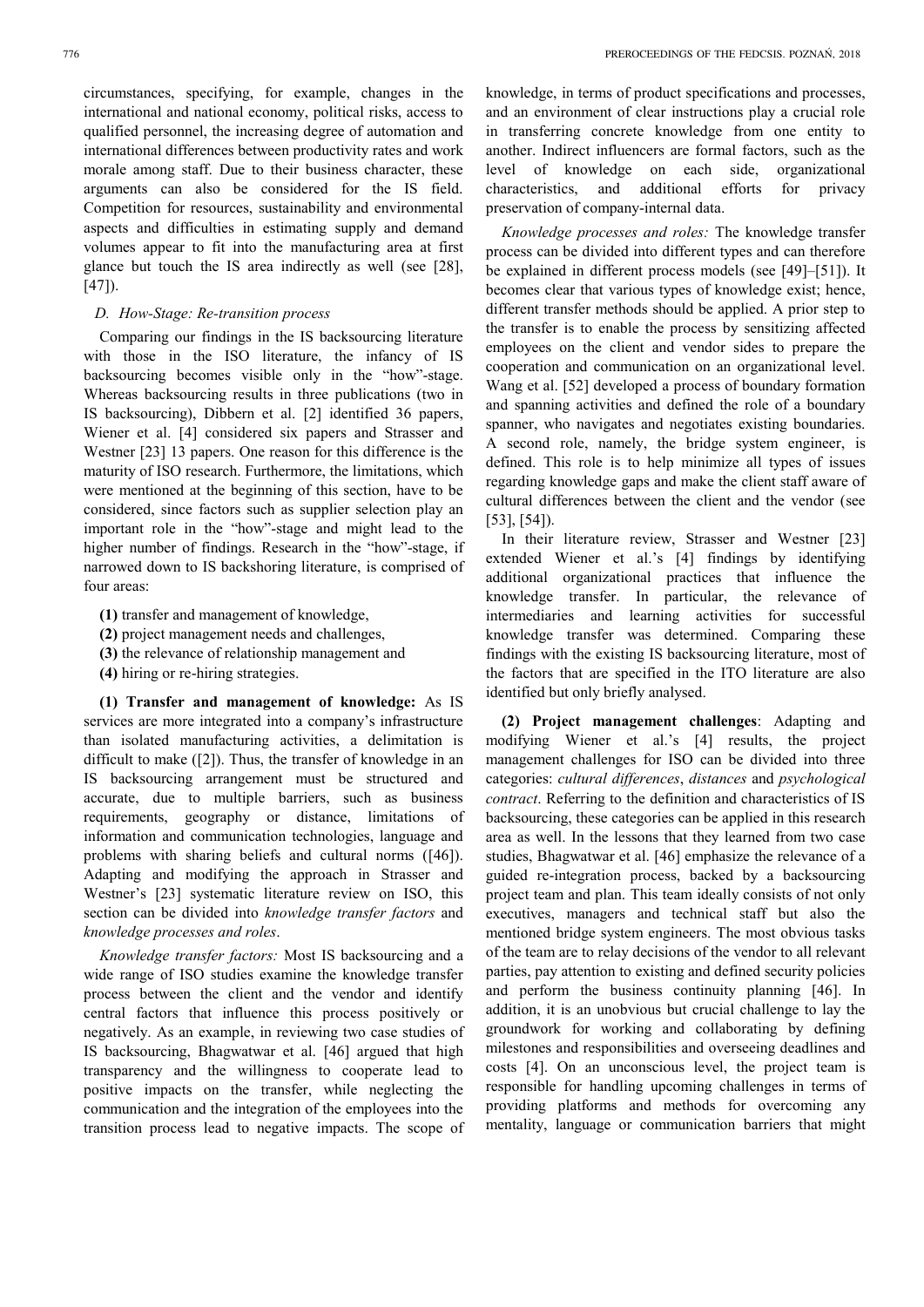hamper the collaboration between the client and the vendor. Coordinating cultural groups over a geographical distance in different time zones while integrating all relevant stakeholders increases the difficulty of the task of project management in IS backsourcing.

**(3) Relationship management:** As knowledge transfer can be considered the main task and project management the main tool in the "how"-stage, effective relationship management involves an enabler and a facilitator for both aspects. According to [23], relationship management can be divided into *relationship management factors*, *relationship management practices and strategies* and *client and supplier middle-management capabilities and roles*.

*Relationship management factors:* Since a relationship exists between the client and the vendor, the similarity of factors between IS backsourcing and ISO seems obvious. Primarily, the interests of both client and vendor must be considered since different and possibly hidden motivations drive the engagement on either side [55]. On a more operational and interpersonal level, various aspects have an impact on the relationship management. While trust and the motivation for collaboration lead to a successful relation [56], missing commitment of senior management and weak employee identification influence the relationship negatively [46]. In addition, the various aspects of distance play a role in managing relationships, parallel to the challenges in project management. Since any type of backsourcing has the characteristic of finality, short-term activities seem appropriate, whereas ISO also focusses on establishing longterm strategic partnerships.

*Relationship management practices and strategies:* Since two organizationally and culturally different groups are in contact, specific practices and strategies appear to be necessary for a collaboration. Abbott and Jones [57] developed a framework for obtaining a better understanding of complex cross-cultural practices and processes. Based on their interviews, Mehta and Mehta [58] emphasized the need for investments in the vendor relationship to minimize the client's risk of relationship breakdown. Such investments may be face-to-face contacts or interactions and the motivation of both the vendor's and the client's employees [59]. In case of a deterioration of the relationship, for example, due a lack of team identity or blockages of communication, Mathew [60], Zimmermann [61] and Butler et al. [17] suggested contingency plans and risk mitigation strategies, such as accelerating the transition.

*Client and supplier middle management capabilities and roles:* Surprisingly, scant research has been published on middle managers, who execute the outsourcing on an operational level and report to the top management [2]. Willcocks and Griffiths [62] identified the capabilities and roles of middle management for both client and vendor that ensure the effectiveness of an outsourcing arrangement. To clarify the difference from the project management approach that was mentioned earlier, middle managers are domain experts, behaviour managers or governance specialists who are directly confronted with upcoming problems from the operational side. In contrast, project managers are responsible for general organizational issues regarding the project. However, overlaps in roles and tasks exist.

**(4) Hiring and re-hiring strategies:** Parallel to ISO and manufacturing backshoring research, information on handling human resource capacities is lacking. This phenomenon might occur in ISO, since hiring new staff is an issue of the vendor. Bhagwatwar et al. [46] stressed the relevance of having a strategy for re-transferring existing employees and hiring new employees. Backsourcing without the needed manpower is impossible, which makes it necessary to consider the availability and the need to transfer or hire staff in advance. This need is emphasized by the fact that running in-house IT functions requires people with expertise. The hiring and training of highly skilled staff and service quality assurance are time and cost issues that also must be considered in the backsourcing decision [17].

**Comparison to ISO and manufacturing literature:** While [2] focused more on conceptualizing and building a relationship between client and vendor, Wiener et al.'s [4] review examined the challenges of offshore relationships, including risk mitigation techniques and success factors. Strasser and Westner [23] extended these findings by specifying a range of factors that emphasize the relevance of communication and commitment of all stakeholders. In addition, they identified additional research fields regarding the role and capabilities of middle management, crosscultural and organizational learning processes and offshoring attitudes and resulting behaviours that influence relationship management of offshoring initiatives. In their study, Butler et al. [17] stressed the importance of relationship management in terms of investing in the relationship to enable a smooth knowledge transfer and avoid a relationship breakdown during the transition.

# IV. DISCUSSION AND CONCLUSIONS

This literature review presents a consolidated view of the current IS backsourcing field of study and is the first of its kind. Twenty publications critically reflect the state of research of the period between 2003 and 2016. In this article, the current state of the IS backsourcing research stream was reviewed and analysed. By partially referring to the analytical framework of [4], the perspectives of research focus and research approach were adapted. With the help of this modified framework, a common understanding of basic terms and, thus, the basis for the analysis of prior academic IS backsourcing literature was enabled. According to an analysis of the findings, the chosen framework appears to be appropriate and encourages further research in the field along the framework perspectives.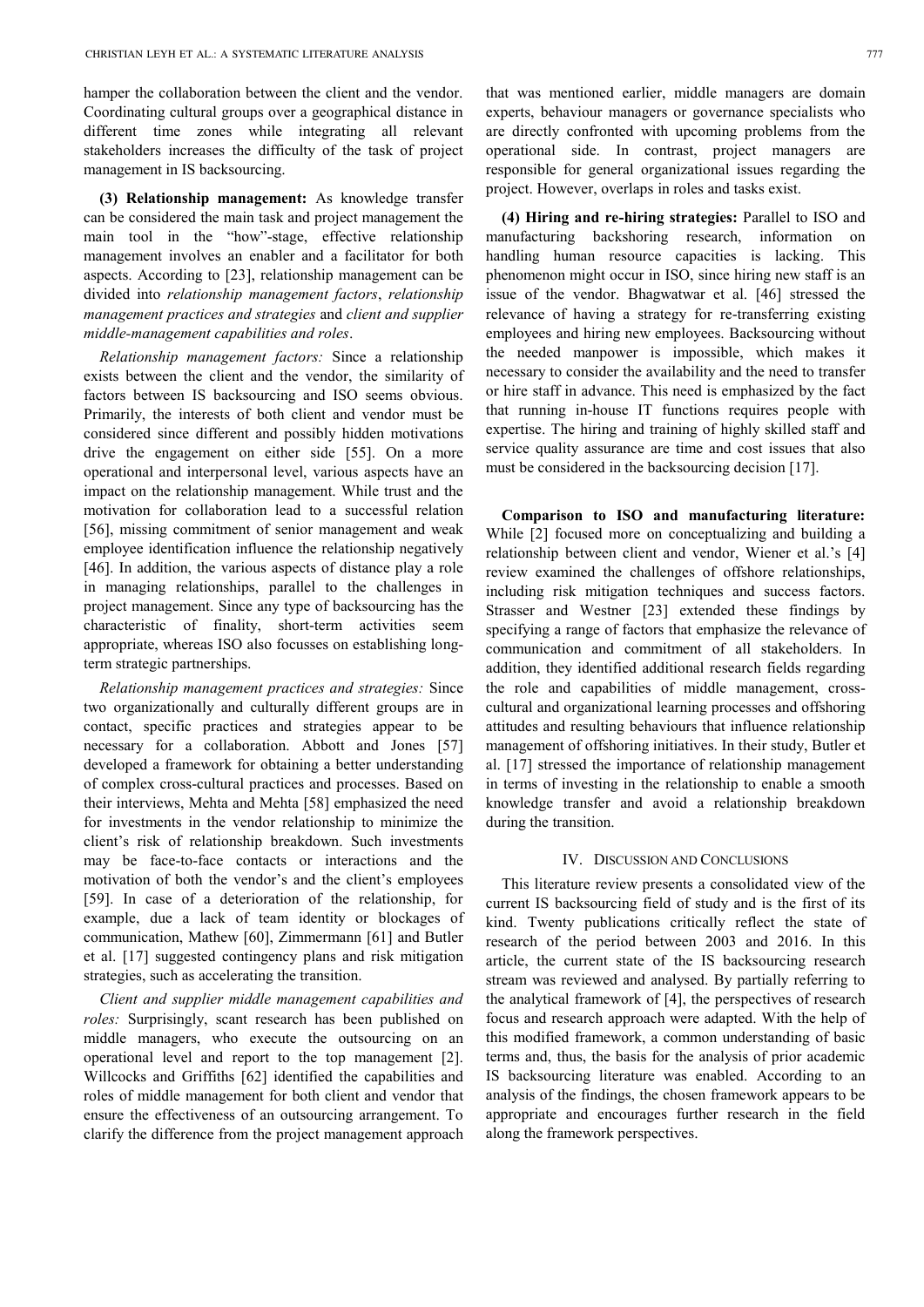# *A.Current State of Research*

With its first mention in the 2000s, IS backsourcing became a field of interest in the upcoming years. Most of the papers that address the IS backsourcing phenomenon were published between 2003 and 2010, whereas only a few publications that investigated failed outsourcing arrangements appeared from 2014 to 2016. According to the main path analysis by [1], who analysed ISO research from 1992 to 2013, IS backsourcing is only mentioned as an alternative among IS sourcing possibilities.

In total, 20 papers were identified in our literature analysis, which were published between 2003 and 2016 and consisted of eleven conference papers from nine conferences and nine journal papers in nine journals (see Table 2 in the Appendix). With the literature review at hand, one overarching finding becomes immediately apparent. Backsourcing research is in a stage of infancy. This finding is based solely on the number of publications and the foci of the papers compared to the ISO research field; such as in [23], in which the authors were able to identify and analyse 95 articles that were published from 2009 to 2013 for their literature review on ISO. However, with other reviews emerging (e.g., see [63]) the topic of backsourcing seems to gain momentum.

### *B.Research Focus*

The findings demonstrate that the focus of research is the decision process, especially the drivers for enterprises to backsource their IT services (16 papers). Most of those findings address the concrete IS backsourcing subject, whereas three articles instead investigate failures of outsourcing arrangements. Thus, currently, it seems to be the most mature branch of the IS backsourcing research stream. One reason for this domination might be related to how backsourcing is viewed. Initially viewed as a solution for poor service quality and unmet expectations, backsourcing has become a strategy for change and innovation over time. In analysing the first large wave of publications on ISO, Dibbern et al. [2] encountered a similar domination.

Unlike the literature reviews on ISO, few articles focus on the "how" question, which refers to the implementation of the IT services back to the home country of the company. In drawing parallels to other research fields, influencing factors could be found indirectly and partially matched to findings in the IS backsourcing field due to the similarity of various characteristics of transition processes. Accordingly, future research should further address the implementation aspect of the re-implementation stage of IS backsourcing.

According to the search results, a stronger focus should be laid on the implementation phase, to determine what influences the transition phase and what outcomes can be expected. Distinctions between IS backsourcing and backshoring could be examined to a similar extent as in ISO research. Switching the point of view may lead to additional insights. Integrating various stakeholder perspectives might

enhance the robustness of IS backsourcing research results. Furthermore, research on hiring and re-hiring strategies should be conducted, both in IS backsourcing and ISO. Having this in mind, more research should be conducted on comparing the phenomena of backsourcing and outsourcing.

#### *C.Research Approach*

Most of the reviewed publications make use of empirical research methods (13 papers), which are dominated by interpretive (nine papers) and followed by positivist research (three papers). Interpretive research is conducted across both stages whereas positivist research only considers the "why" stage. Descriptive research is used only once. Among the empirical research methods, case studies are by far the most popular. Non-empirical research was conducted in seven articles, in each case in a conceptual manner. The allocation of the empirical papers corresponds to the findings of [4] and [23], except that the share of the conceptual papers is higher.

Considering the current predominance from an interpretive epistemological view, a more balanced application of interpretive and positivist methods seems appropriate. As the research field is emergent, descriptive studies should be conducted as well. The obvious dominance of case study research should be complemented by a wider use of other methods (e.g., field study research and action research) and the design of research approaches.

#### *D.Future Research*

Apart from the small number of search results for IS backsourcing, future research should primarily consider all perspectives along the multi-perspective framework, following [2], [4]. Thus, one goal might be a higher pervasion of IS backsourcing research to be able to subdivide the two main stages that are specified in this paper into sub-stages according to the five-stage model. To complete the analytical framework of [4], a third perspective should be considered in future, namely, *reference theory*. Matching various approaches and their conclusions with existing theories might lead to additional insights and research questions and could function as an extension of the review at hand. Future research should be aimed at building a fundamental understanding of the phenomenon of backsourcing by varying the points of view, investigating various cases and scenarios and applying various research approaches to verify and extend previous findings.

#### V. REFERENCES

- [1] H. Liang, J.-J. Wang, Y. Xue, and X. Cui, "IT outsourcing research from 1992 to 2013," *Inf. Manage.*, vol. 53, no. 2, pp. 227–251, 2016. doi: 10.1016/j.im.2015.10.001.
- [2] J. Dibbern, T. Goles, R. Hirschheim, and B. Jayatilaka, "Information systems outsourcing," *ACM SIGMIS Database*, vol. 35, no. 4, pp. 6–102, 2004. doi: 10.1145/1035233.1035236.
- [3] R. Gonzalez, J. Gasco, and J. Llopis, "Information Systems Offshore Outsourcing," *Inf. Syst. Manag.*, vol. 27, no. 4, pp. 340–355, 2010. doi: 10.1080/10580530903455205.
- [4] M. Wiener, B. Vogel, and M. Amberg, "Information Systems Offshoring - A Literature Review and Analysis," *Commun. Assoc.*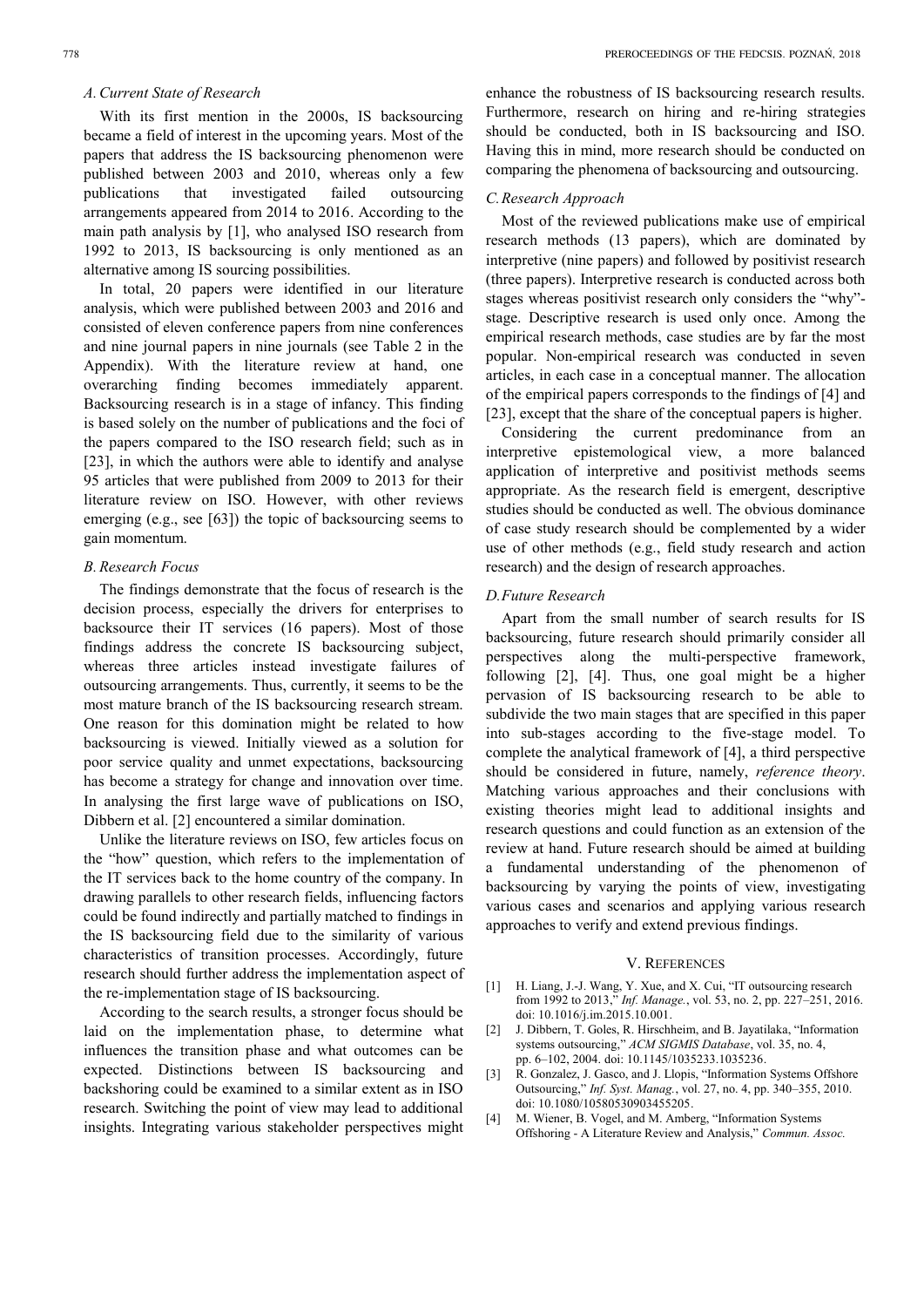*Inf. Syst.*, vol. 27, no. 1, pp. 455–492, 2010.

- [5] R. Aron and J. V. Singh, "Getting Offshoring Right," *Harv. Bus. Rev.*, vol. 83, no. 12, pp. 135–143, 2005.
- [6] H. T. Barney, G. C. Low, and A. Aurum, "The Morning After: What Happens When Outsourcing Relationships End?," in *Information Systems Development*, G. A. Papadopoulos, W. Wojtkowski, G. Wojtkowski, S. Wrycza, and J. Zupancic, Eds. Boston, MA: Springer, 2009, pp. 637–644. doi: 10.1007/b137171\_66.
- [7] C. Ebert, "Optimizing Supplier Management in Global Software Engineering," in *Proceedings of ICGSE 2007*, 2007.
- [8] T. Kern and L. Willcocks, *The relationship advantage: information technologies, sourcing, and management*. Oxford , New York: Oxford University Press, 2001.
- [9] D. Mclaughlin and J. Peppard, "IT backsourcing: from 'make or buy' to 'bringing it back in-house,'" in *Proceedings of ECIS 2006*.
- [10] D. Whitten and D. Leidner, "Bringing IT Back: An Analysis of the Decision to Backsource or Switch Vendors," *Decis. Sci.*, vol. 37, no. 4, pp. 605–621, 2006. doi: 10.1111/j.1540-5414.2006.00140.x.
- [11] R. Hirschheim and M. Lacity, "The myths and realities of information technology insourcing," *Commun. ACM*, vol. 43, no. 2, pp. 99–107, 2000. doi: 10.1145/328236.328112.
- [12] S. F. Wong, "Understanding IT Backsourcing Decision," in *Proceedings of PACIS 2008*, 2008.
- [13] J. vom Brocke, A. Simons, B. Niehaves, K. Reimer, R. Plattfaut, and A. Cleven, "RECONSTRUCTING THE GIANT," in *Proceedings ECIS 2009*, 2009.
- [14] H. M. Cooper, L. V. Hedges, and J. C. Valentine, Eds., *The handbook of research synthesis and meta-analysis*, 2nd ed. New York: Russell Sage Foundation, 2009.
- [15] J. Stentoft, J. Olhager, J. Heikkilä, and L. Thoms, "Manufacturing backshoring: a systematic literature review," *Oper. Manag. Res.*, vol. 9, no. 3–4, pp. 53–61, 2016. doi: 10.1007/s12063-016-0111-2.
- [16] J. Webster and R. T. Watson, "Analyzing the Past to Prepare for the Future," *MIS Q.*, vol. 26, no. 2, pp. 13–23, 2002.
- [17] N. Butler, F. Slack, and J. Walton, "IS/IT Backsourcing A Case of Outsourcing in Reverse?," in *Proceedings of HICSS 2011,* 2011.
- [18] L. Fratocchi, C. Di Mauro, P. Barbieri, G. Nassimbeni, and A. Zanoni, "When manufacturing moves back," *J. Purch. Supply Manag.*, vol. 20, no. 1, pp. 54–59, 2014. doi: 10.1016/j.pursup.2014.01.004.
- [19] M. Amberg and M. Wiener, *IT-Offshoring: Management internationaler IT-Outsourcing-Projekte*. Heidelberg: Physica-Verlag, 2006.
- [20] J. V. Gray, K. Skowronski, G. Esenduran, and M. Johnny Rungtusanatham, "The Reshoring Phenomenon: What Supply Chain Academics Ought to know and Should Do," *J. Supply Chain Manag.*, vol. 49, no. 2, pp. 27–33, 2013. doi: 10.1111/jscm.12012.
- [21] M. Westner and S. Strahringer, "Current state of IS offshoring research. A descriptive meta-analysis," in *Proceedings of the First Workshop on Offshoring of Software Development - Methods and Tools for Risk Management*, 2008.
- [22] E. Carmel and R. Agarwal, "Tactical approaches for alleviating distance in global software development," *IEEE Softw.*, vol. 18, no. 2, pp. 22–29, 2001. doi: 10.1109/52.914734.
- [23] A. Strasser and M. Westner, "Information Systems Offshoring: Results of a Systematic Literature Review," *J. Inf. Technol. Manag.*, vol. 26, no. 2, pp. 70–142, 2015.
- [24] J. Dibbern and A. Heinzl, "Outsourcing of Information Systems Functions in Small and Medium Sized Enterprises: A Test of a Multi-Theoretical Model," *Bus. Inf. Syst. Eng.*, vol. 1, no. 1, pp. 101–110, 2009. doi: 10.1007/s12599-008-0008-1.
- [25] R. Hirschheim, C. Loebbecke, M. Newman, and J. Valor, "Offshoring and its Implications for the Information Systems Discipline," in *Proceedings of ICIS 2005*, 2005.
- [26] R. Hirschheim, G. Beena, and S. F. Wong, "Information technology outsourcing: The move towards offshoring," *Indian J. Econ. Bus.*, vol. 3.2004, pp. 103–123, 2004.
- [27] J. Akoka and I. Wattiau, "Developing a Framework for Analyzing IS/IT Backsourcing," in *Proceedings of the 11th International Conference of the Association Information and Management (AIM 2006)*, 2006.
- [28] N. F. Veltri, C. S. Saunders, and C. B. Kavan, "Information Systems Backsourcing: Correcting Problems and Responding to Opportunities," *Calif. Manage. Rev.*, vol. 51, no. 1, pp. 50–76, 2008. doi: 10.2307/41166468.
- [29] B. Martens and F. Teuteberg, "Bewertung von Backsourcing-Entscheidungen im Umfeld des Cloud Computing," in *Proceedings MKWI 2010*, 2010.
- [30] S. Kinkel and S. Maloca, "Drivers and antecedents of manufacturing offshoring and backshoring," *J. Purch. Supply Manag.*, vol. 15, no. 3, pp. 154–165, 2009. doi: 10.1016/j.pursup.2009.05.007.
- [31] R. Holz, *An investigation into offshoring and backshoring in the German automotive industry*. Doctoral Thesis, Swansea University, 2011.
- [32] S. Kinkel, "Trends in production relocation and backshoring activities," *Int. J. Oper. Prod. Manag.*, vol. 32, no. 6, pp. 696–720, 2012. doi: 10.1108/01443571211230934.
- [33] J. Kotlarsky and L. Bognar, "Understanding the process of backsourcing," *J. Inf. Technol. Teach. Cases*, vol. 2, no. 2, pp. 79– 86, 2012. doi: 10.1057/jittc.2012.7.
- [34] G. R. G. Benito, B. Petersen, and L. S. Welch, "Mode Combinations and International Operations," *Manag. Int. Rev.*, vol. 51, no. 6, pp. 803–820, 2011. doi: 10.1007/s11575-011-0101-4.
- [35] J. L. Calof and P. W. Beamish, "Adapting to foreign markets: Explaining internationalization," *Int. Bus. Rev.*, vol. 4, no. 2, pp. 115–131, 1995. doi: 10.1016/0969-5931(95)00001-G.
- [36] R. V. Ţurcan, M. M. Mäkelä, O. J. Sørensen, and M. Rönkkö, "Mitigating theoretical and coverage biases in the design of theorybuilding research," *Int. Entrep. Manag. J.*, vol. 6, no. 4, pp. 399–417, 2010. doi: 10.1007/s11365-009-0122-7.
- [37] L. M. Ellram, "Offshoring, Reshoring and the Manufacturing Location Decision," *J. Supply Chain Manag.*, vol. 49, no. 2, pp. 3–5, 2013. doi: 10.1111/jscm.12023.
- [38] J. Beardsell, "IT Backsourcing: Is it the Solution to Innovation?," SMC Working Papers Series, No. 02/2010, Swiss Management Center, 2010.
- [39] B. B. Nujen, L. L. Halse, and H. Solli-Sæther, "Backsourcing and Knowledge Re-integration: A Case Study," in *Advances in Production Management Systems*, S. Umeda, M. Nakano, H. Mizuyama, H. Hibino, D. Kiritsis, and G. von Cieminski, Eds. Cham: Springer, 2015, pp. 191–198. doi: 10.1007/978-3-319-22759-7\_22.
- [40] S. F. Wong, "Drivers of IT Backsourcing Decision," *Commun. IBIMA*, vol. 2, no. 14, pp. 102–108, 2008.
- [41] R. Chandrasekaran, A. Tayeh, and V. Nagoore, "Understanding Information System Outsourcing Failure: Lessons from a Case Study," in *Proceedings of AMCIS 2007*, 2007.
- [42] N. B. Moe, D. Šmite, G. K. Hanssen, and H. Barney, "From offshore outsourcing to insourcing and partnerships," *Empir. Softw. Eng.*, vol. 19, no. 5, pp. 1225–1258, 2014. doi: 10.1007/s10664-013-9272-x.
- [43] T. Philip, G. Schwabe, and K. Ewusi-Mensah, "Critical Issues of Offshore Software Development Project Failures," in *Proceedings of ICIS 2009*, 2009.
- [44] S. F. Wong, "Bringing IT Back Home: Developing Capacity for Change," in *Proceedings of ICIS 2006*, 2006.
- [45] G. P. A. J. Delen, R. J. Peters, C. Verhoef, and S. F. M. van Vlijmen, "Lessons from Dutch IT-outsourcing success and failure," *Sci. Comput. Program.*, vol. 130, pp. 37–68, 2016. doi: 10.1016/j.scico.2016.04.001.
- [46] A. Bhagwatwar, R. Hackney, and K. C. Desouza, "Considerations for Information Systems 'Backsourcing'," *Inf. Syst. Manag.*, vol. 28, no. 2, pp. 165–173, 2011. doi: 10.1080/10580530.2011.562132.
- [47] N. F. Veltri, "Antecedents of IS Backsourcing," in *Proceedings of AMCIS 2003*, 2003.
- [48] B. Wiesmann, J. R. Snoei, P. Hilletofth, and D. Eriksson, "Drivers and barriers to reshoring," *Eur. Bus. Rev.*, vol. 29, no. 1, pp. 15–42, 2017. doi: 10.1108/EBR-03-2016-0050.
- [49] J. Chen and R. J. McQueen, "Knowledge transfer processes for different experience levels of knowledge recipients at an offshore technical support center," *Inf. Technol. People*, vol. 23, no. 1, pp. 54–79, 2010. doi: 10.1108/09593841011022546.
- [50] Y. Feng, H. Ye, and S. L. Pan, "Delivering Knowledge across Boundaries," in *Proceedings of PACIS 2010*, 2010.